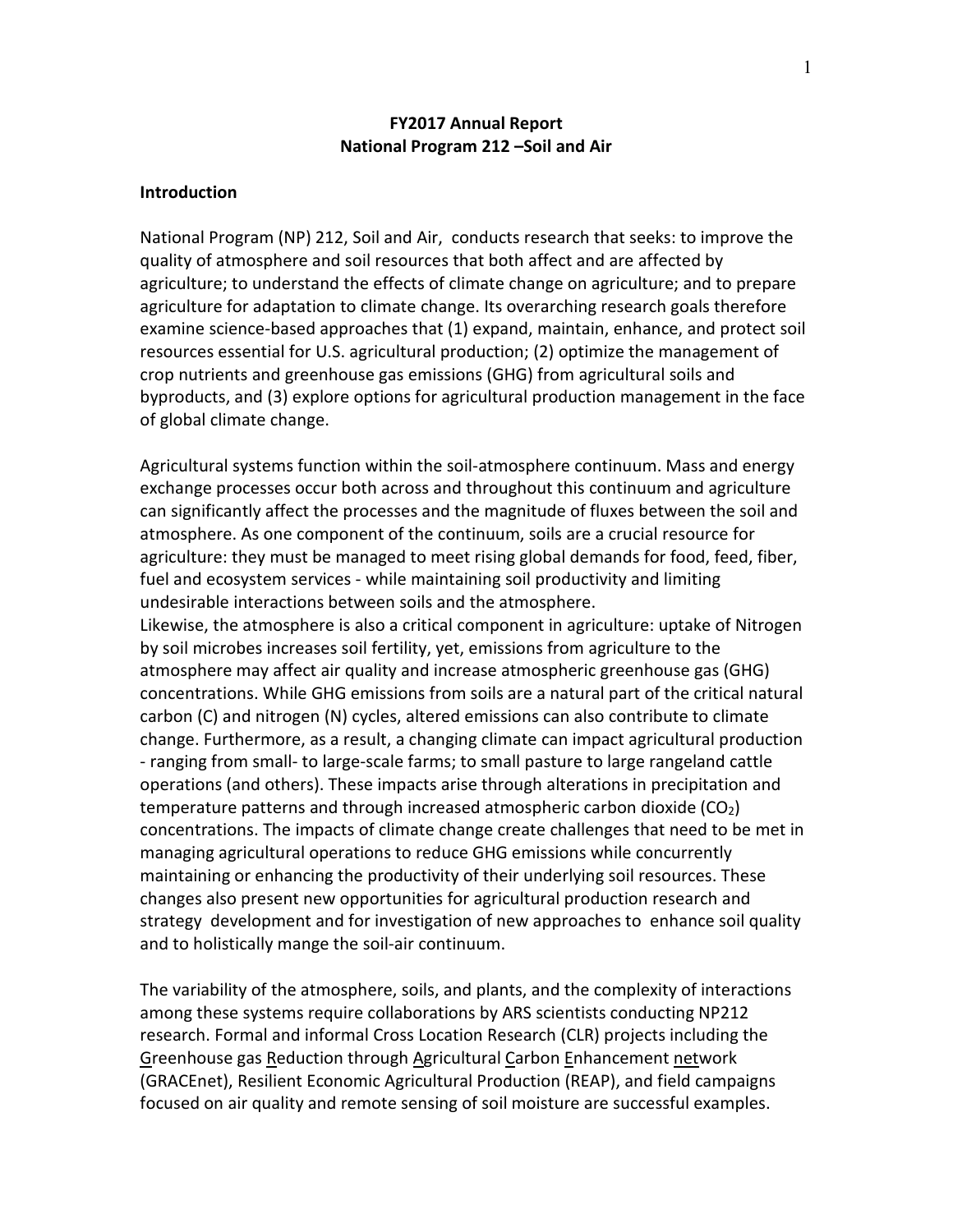Synthesis and integration of information, including sources outside NP212, by CLR projects increases the utility and impact of ARS research. Efficient assimilation of data from NP212 projects into existing and future collaborative data bases will enhance synthesis and integration analyses and expand research opportunities.

During FY 2017, 82 full-time scientists working at 19 locations across the U.S. were actively engaged in 24 ARS-led and 103 cooperative research projects in NP212. ARSlead projects were approved through the ARS Office of Scientific Quality Review in 2017, making this the first year of implementation of these projects. The fiscal year 2017 funding for NP212 was \$45 million.

### **Personnel News for NP212**

### **New scientists in NP212 in 2017:**

- Microbiologist **Dr. Getahun Agga** joined the Food Animal Environmental Systems Research Unit, Bowling Green KY, after completing a postdoctoral research position with ARS in Nebraska. Dr. Agga studies antimicrobial resistance and other food safety issues.
- The Integrated Cropping Systems Research Laboratory in Brookings SD hosted **Dr. Steven Rosenzweig**, a visiting soil scientist from General Mills, in 2017. Dr. Rosenzweig is working on developing sustainable cropping systems for cereals in the Great Plains.
- The Soil, Water & Air Resources Research Laboratory, Ames IA, had a visiting Fulbright Scholar in 2017: **Dr. Hamada Abdelrahman** is an Assistant Professor from Cairo University, Egypt. His area of expertise is soil organic matter--its composition and cycling in agroecosystems.
- The Coastal Plains Soil, Water and Plant Research Center, Florence SC had several visiting scientists in 2017: **Dr. Virginia H. Takata**, from the Soil and Water Department, University of the Republic, Uruguay, collaborated with ARS Florence Center on research for recovering phosphorus from dairy wastes using the Quick Wash method developed by ARS Florence scientists. **Dr. Marina De Pra**, from EMBRAPA, Brazil, conducted research on deammonification with anammox and helped develop procedures for microscopic fluorescence images of *Brocadia caroliniensis* in consociation with nitrifiers using a state-of-the-art confocal microscope. The images supported a CRADA with Pancopia Inc. that allowed industry to advance quickly in their media selection for space bioreactors. **Drs. Heechul Choi and Sang-Ryong Lee**, from the National Institute of Animal Science - Korean Rural Development Agency (RDA), participated in Florence's swine odor reduction experiments using various biochar materials. Their research was funded by a RDA-ARS International Cooperative Research Agreement to develop a swine odor removal system using biochar.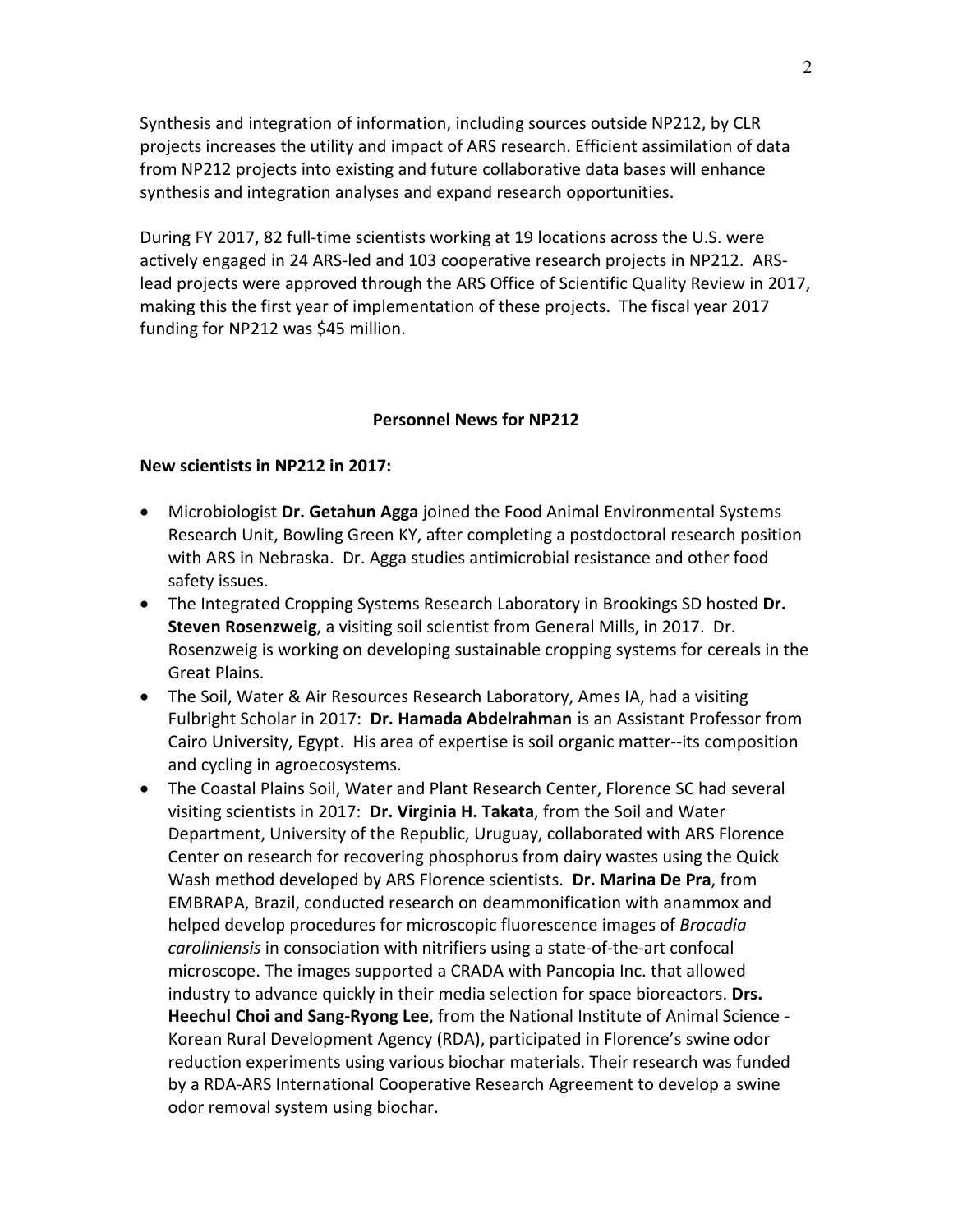- The Hydrology and Remote Sensing Laboratory, Beltsville MD, hosted two visiting scientists in 2017: **Professor Jie Cheng** is from the School of Geography, Beijing Normal University, and is conducting research on estimating evapotranspiration (ET) with thermal-based energy balance models developed by HRSL researchers over heterogeneous land surfaces in China and the U.S. **Dr. Fangni Lei** is from Wuhan University (Wuhan, China). She is currently working on the assimilation of highresolution, thermal-based remote sensing information into a soil water balance model for improved irrigation management within vineyards. This work is contributing to the USDA-NASA funded GRAPEX project. HRSL also gained a new postdoctoral research associate in 2017: **Dr. Tiffany Wilson** is working on integrating a water balance model specifically developed for vineyards with the remote sensing-based evapotranspiration modeling system developed by HRSL scientists for monitoring vineyard root zone soil moisture and vine stress for improved irrigation scheduling.
- **Dr. Dan Schlatter**, formerly of the University of Minnesota, joined the Northwest Sustainable Agroecosystem Research Unit, Pullman WA, as a postdoctoral research associate. Dr. Schlatter is working on DNA sequencing of microbes in windblown dust and cropping systems.
- **Dr. Josh Gamble** joined the Soil & Water Management Unit, St. Paul MN, as a postdoctoral research associate. Dr. Gamble received his PhD from the University of Minnesota, and has been part of the Dairy Agroecosytem Working Group (DAWG) project.

# **The following scientists retired from the ranks in NP212:**

- **Dr. Rufus Chaney,** Senior Research Agronomist, retired after 47 years with ARS at the Beltsville Agriculture Research Center. Dr. Chaney is a member of the ARS Hall of Fame and is an international expert in assessing the health and environmental risks posed by heavy metals in contaminated soils, in biosolids, and in food crops. Dr. Chaney is a recipient of numerous awards, most recently being the Presidential Rank Meritorious Senior Professional Award and the International Phytotechnology Society's Gordon Award for career achievement in phyto-remediation.
- Soil Scientist **Dr. Gary Lehrsch** retired from the Northwest Irrigation & Soils Research Laboratory, Kimberly, ID.
- Soil microbiologist **Dr. Ann Kennedy** retired from the Northwest Sustainable Agroecosystem Research Unit, Pullman WA.

The distinguished record of service of these scientists is recognized world-wide, and they will be missed in NP212.

# **The following scientists in NP 212 received prominent awards in 2017:**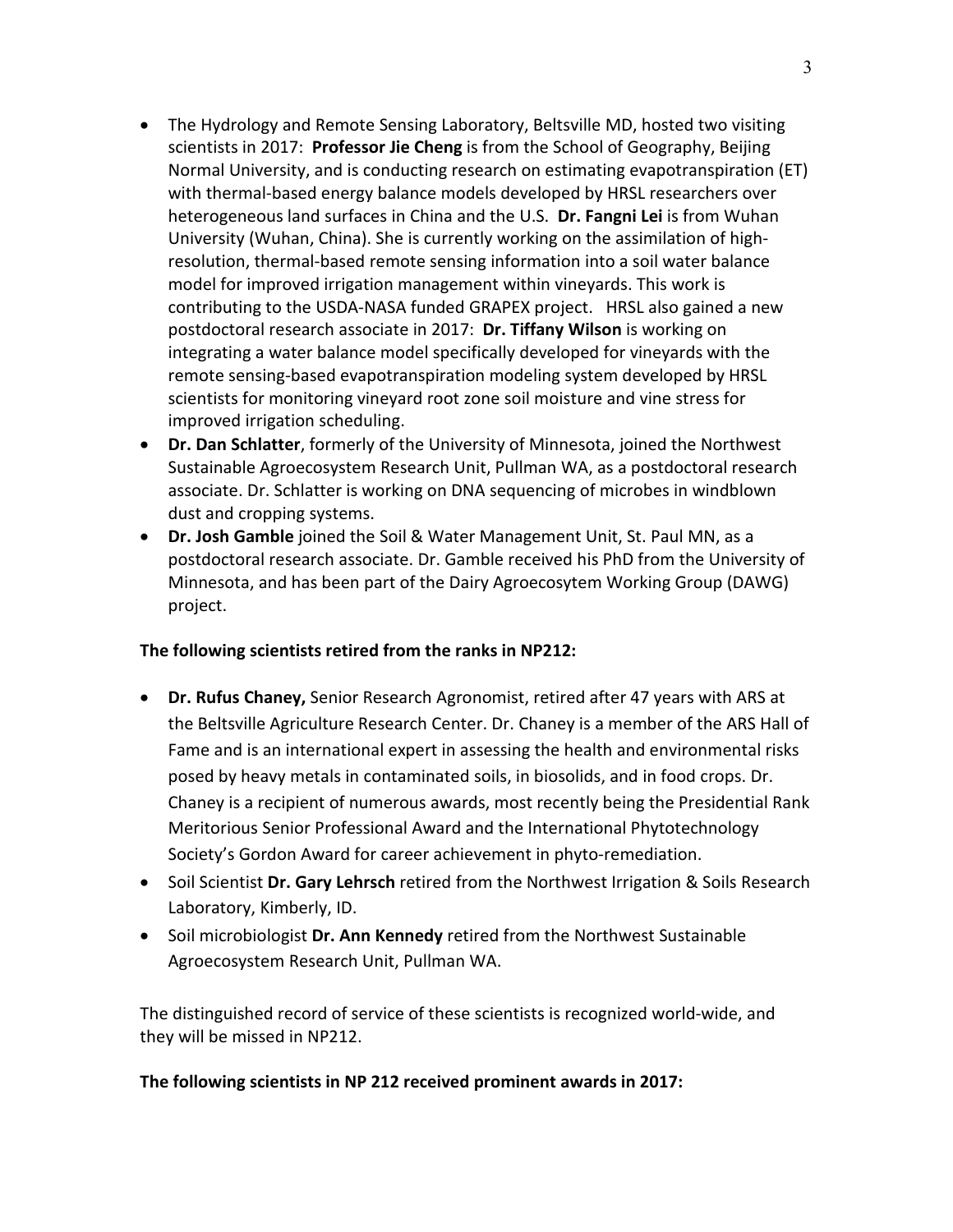- **Drs. H. Allen Torbert and Dexter Watts** of the National Soil Dynamics Laboratory, Auburn AL, were both named "Pioneer of Agricultural Gypsum" by the American Coal Ash Association, in recognition of their research efforts for the use of gypsum in agriculture, including the "Beneficial Use" of FGD gypsum in agriculture.
- **Drs. Matias Vanotti, Ariel Szogi,** and **Michael Rothrock** were awarded the 2017 *Excellence in Technology Transfer Project of the Year Award* by the South East Region of the Federal Laboratory Consortium for Technology Transfer (FLC). The award was given to the team for their work with Pancopia, Inc. (Bill Cumbie, CEO), and NASA – in the effort "Novel Anammox Bacterium Isolate for Purification and Recycling Wastewater in Space and Decentralized Wastewater Systems"
- **Dr. Lisa Durso** of the Agroecosystem Management Research Unit, Lincoln NE, received an "Outstanding Associate Editor" award from the Journal of Environmental Quality.
- Also in the Agroecosystem Management Research Unit, **Dr. John E. Gilley** received a 2017 American Society of Agricultural and Biological Engineers Superior Paper Award for the manuscript: "*Removal of cattle manure constituents in runoff from notill cropland as affected by setback distance*." Dr. Gilley was also selected as an Outstanding Associate Editor for the American Society of Agricultural and Biological Engineers Journals.
- The Environmentally Integrated Dairy Management Research Unit, Marshfield WI, celebrated two awards in 2017: **Drs. Mark Borchardt and Tucker Burch** received an Educational Blue Ribbon Award from Transactions of the ASABE for their work on "Considerations for the Use of Manure Irrigation Practices," and **Dr. Wayne Coblentz** received the Agronomy Journal *Editor's Citation for Excellence* as a Reviewer for his work in 2016.
- **Drs. Matias B. Vanotti and Ariel A. Szogi of the Coastal Plains Soil, Water and Plant** Research Center, Florence SC, received the Federal Laboratory Consortium – Southeast Region Award: 2017 Excellence in Technology Transfer Project of the Year entitled "Novel Anammox Bacterium Isolate for Purification and Recycling Wastewater in Space and Decentralized Wastewater Systems."
- **Dr. Jorge Delgado** of the Soil Management and Sugar Beet Research Unit, Ft. Collins CO, received the American Society of Agronomy Environmental Quality Research Award. This award is intended to recognize contributions that have enhanced the basic understanding of environmental sciences in relation to agriculture, or demonstrated sound and effective management practices for maintaining or improving the quality of soil, water, and air resources.
- **Dr. Hero Gollany** of the Soil and Water Conservation Research Unit, Pendleton OR, was named a 2017 fellow of the Soil Science Society of America.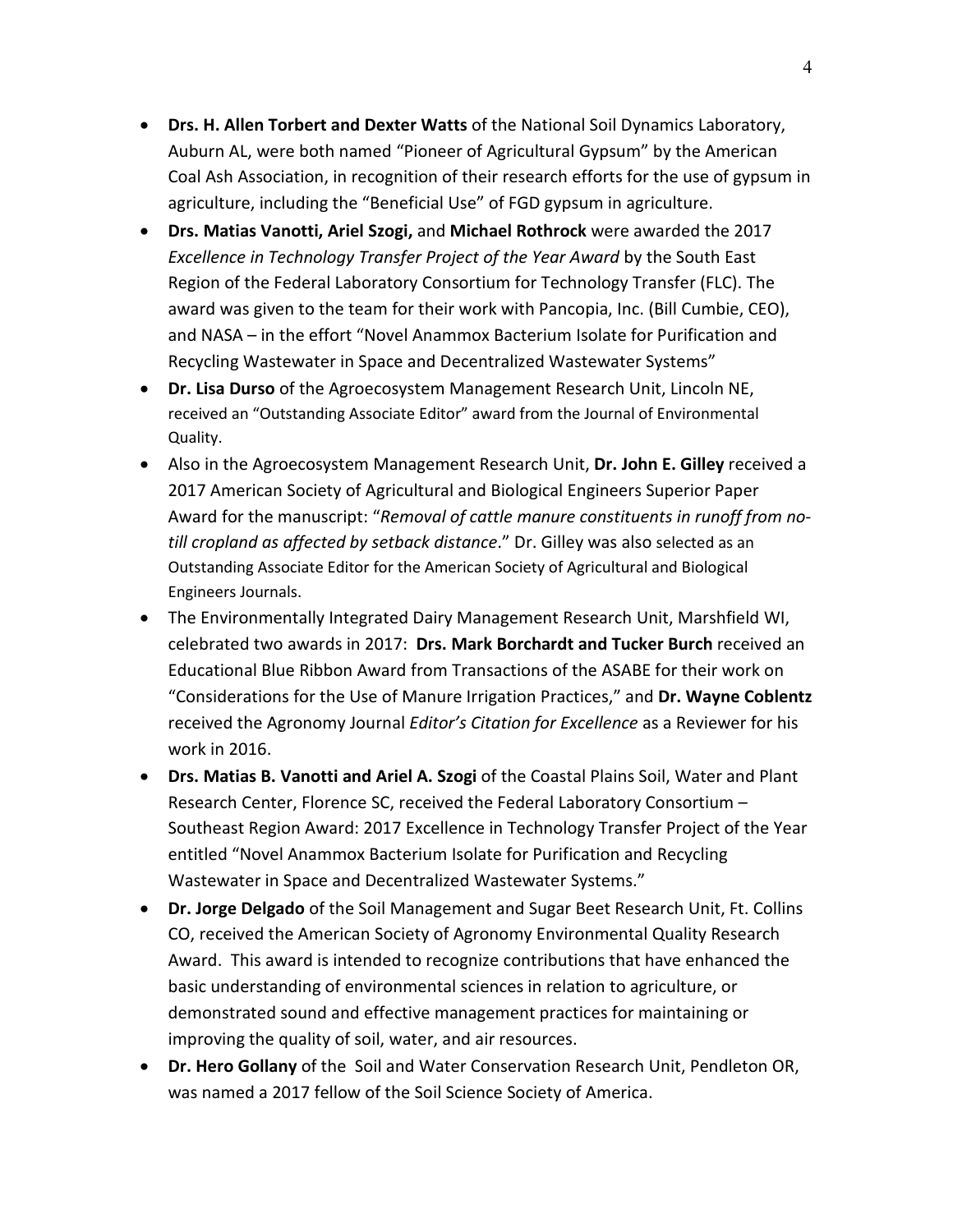The quality and impact of NP 212 research was further evidenced in 2017 by the following:

- 160 refereed journal articles published
- one new patent application, one new patent issued and four new invention disclosures submitted
- 2 new cooperative research and development agreements and six new material transfer agreements with stakeholders

# **In 2017, NP 212 scientists participated in research collaborations with scientists in**

Australia, Belgium, Brazil, Cambodia, Canada, China, Congo (Democratic), Egypt, Ethiopia, Germany, Ireland, Italy, Mexico, Netherlands, New Zealand, Northern Ireland, Philippines, South Korea, Spain, Sweden, United Kingdom, and Uruguay.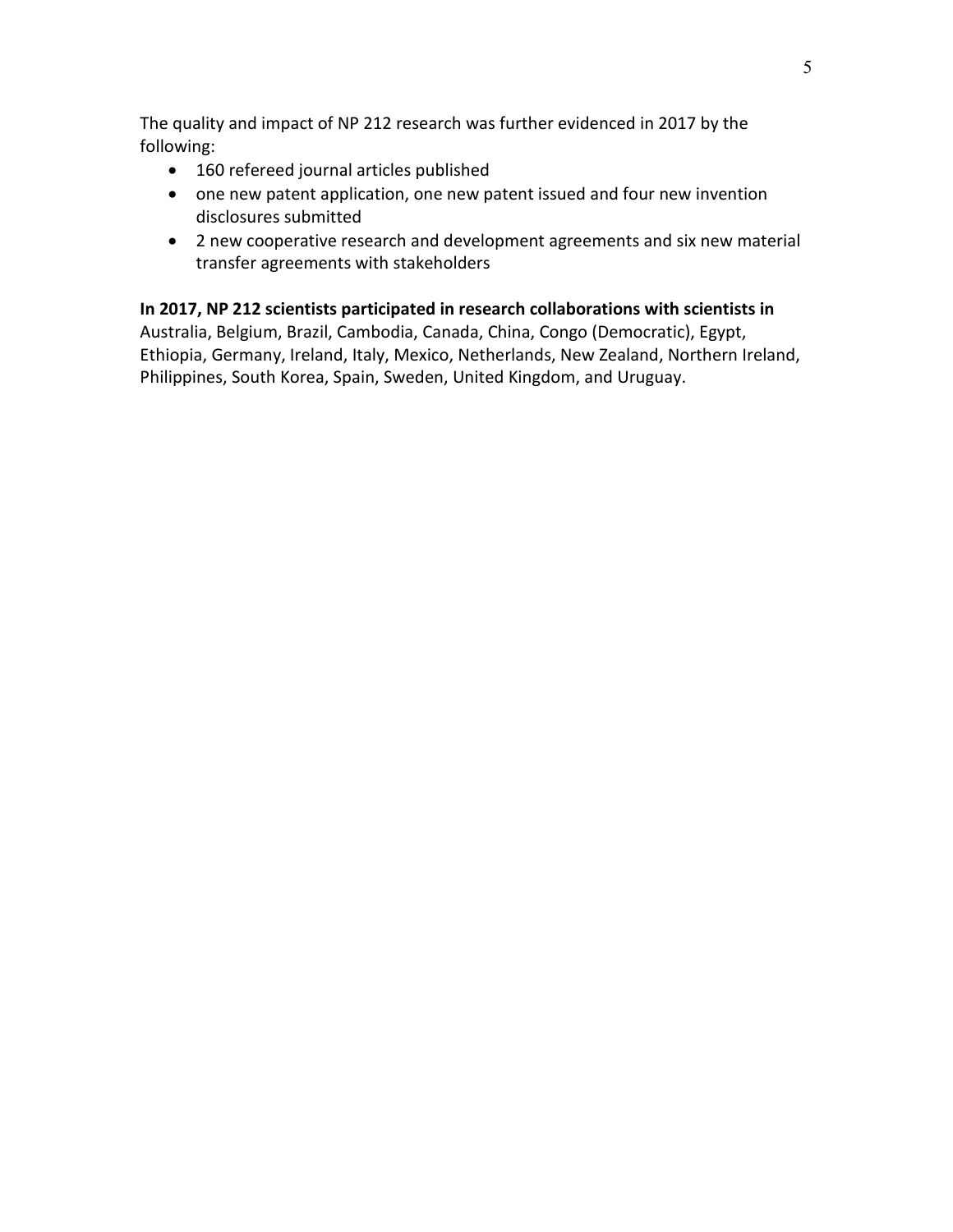### **Significant Accomplishments for FY2017**

This section summarizes significant and high impact research results that address specific components of the FY 2016-2020 action plan for NP 212. Each section summarizes accomplishments of individual research projects in NP 212. Many of the programs summarized for FY 2017 include significant domestic and international collaborations with both industry and academia. These collaborations provide extraordinary opportunities to leverage funding and scientific expertise for USDA - ARS research by rapidly disseminating technology, which enhances the impact of ARS research programs.

### **Management and stewardship of soil resources**

The first component of the Soil and Air National Program focuses on research and development of approaches that promote agricultural soil fertility and sustainability – to promote "healthy" soils that enable good stewardship of our nation's soils. While hard to quantitatively define "healthy" soils, they are considered ones that sustained and even improve in both their productivity and resilience to disease; they are managed in such a way as to maintain these characteristics enabling them to be sustainable. Healthy soils are key to agricultural productivity. In addition to being productive, resistant to disease, and sustainable, healthy soils also have features that enable them to resist external fluctuations that would negatively affect a less "healthy" soil. One important set of such external fluctuations are extreme climatic events (e.g., droughts, intensive precipitation, and higher and lower temperatures) – that are increasing in frequency and intensity, and that adversely affect both agricultural productivity and soil resources. Soil erosion by wind and water is a problem to current and future production - despite agricultural management efforts to protect soil. In some settings, some tillage and the lack of cover cropping or cover residue also contribute to off-site transport of soil particles. Finally, soil compaction, soil acidification, and buildup of salts also contribute to soil degradation. By conducting research that examines and establishes approaches for soils to be productive, resistant to disease, sustainable and more resilient to climate change –Soil and Air scientists are improving the ability of our agricultural soils to perform even under a wide range of disturbances.

### **Selected Accomplishments**

**The greenhouse gas reduction through agricultural carbon enhancement network (GRACEnet) project.** There is a need to improve the functionality of GRACEnet by addressing wide scale agricultural management impacts on soil carbon and greenhouse gas (GHG) emissions. The GRACEnet community has continued to develop and expand the power of GRACEnet by establishing new field/laboratory measurement protocols, refining a standardized Excel data entry template, developing and implementing software to perform quality control of data entry, and a introducing a web-accessible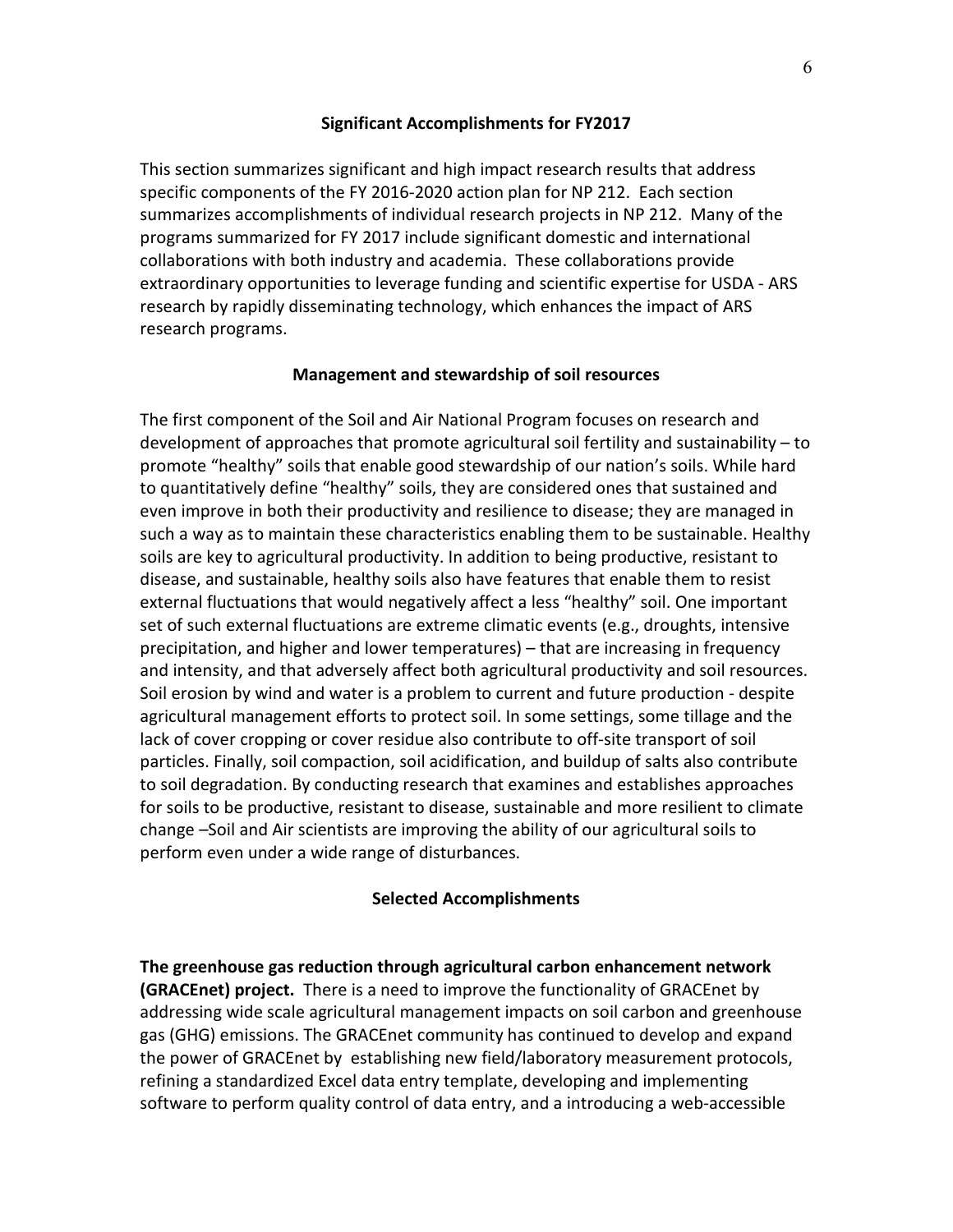GRACEnet database. The public portal of the data management system was further improved during FY 2017 and integrated with the Natural Resource and Genomics Data Systems server. The GRACEnet web portal now contains extensive data from 17 ARS Locations with more than 450,000 total records including 116,000 soil GHG (greenhouse gas) emission measurements and 83,000 soil measurements. Furthermore, the data developed by the GRACEnet network and housed by the GRACEnet project have been used to increase the accuracy of GHG emission estimates reported in the U.S. national GHG inventories, including the latest EPA (Environmental Protection Agency) inventory published in FY 2017. Additionally, project data have been used to develop scaling factors to quantify the GHG reductions for improved management practices. GRACEnet data are now being used to validate the underlying models used by the Natural Resources Conservation Service (NRCS) Carbon Online Management Evaluation Tool (COMET-Farm) decision support tool.

**Wheat yields and soil water improve under no-tillage practices.** Farmers in the inland Pacific Northwest have doubted whether knowledge gained from small plot experiments can be transferred to farm fields, and whether no-tillage provides sufficient soil water for autumn planting of winter wheat. ARS researchers at Pendleton, Oregon, compared soil water content and winter wheat yields between traditional inversion tillage and current no-tillage technology in two upland drainages in the 12- to 14-inch rainfall region. They found winter wheat yields to be similar between no-tillage and conventional tillage, and there was significantly more plant available water in topsoil before planting under no-tillage than traditional tillage. These results confirmed that improvements in herbicides, equipment, and wheat varieties in the last 30 years have resolved earlier plant-water problems in no-tillage practices and demonstrate that the soil-conserving practice of no-tillage is capable of meeting or exceeding crop productivity from traditional inversion tillage. This work will increase adoption and development of no-tillage cropping systems in the inland Pacific Northwest.

**Use of fungus inoculum increased yield in eggplants.** The Grand Challenge of ARS is to increase crop yields with reduced input of resources. One option is the intentional use of naturally-occurring symbioses between soil microorganisms and plant roots such as the one formed by arbuscular mycorrhizal [AM] fungi. ARS researchers at Wyndmoor, Pennsylvania conducted two years of experimentation at conventional vegetable farms which showed increases in yield of eggplant fruit of 6-18% by weight. Fungus inocula were produced on-farm at a cost of less than a penny per plant. This result demonstrates the great potential for the use of AM fungi to increase the yield of vegetables without increased inputs.

**Management practice to increase deep soil organic carbon.** Intensive tillage, low biomass inputs, fallow, and straw burning in the past decades have greatly decreased soil organic carbon in the Pacific Northwest dryland production region. Crop productivity and soil health requires that soil organic carbon is maintained or increased. ARS researchers in Pendleton, Oregon, used producers' fields to measure soil carbon to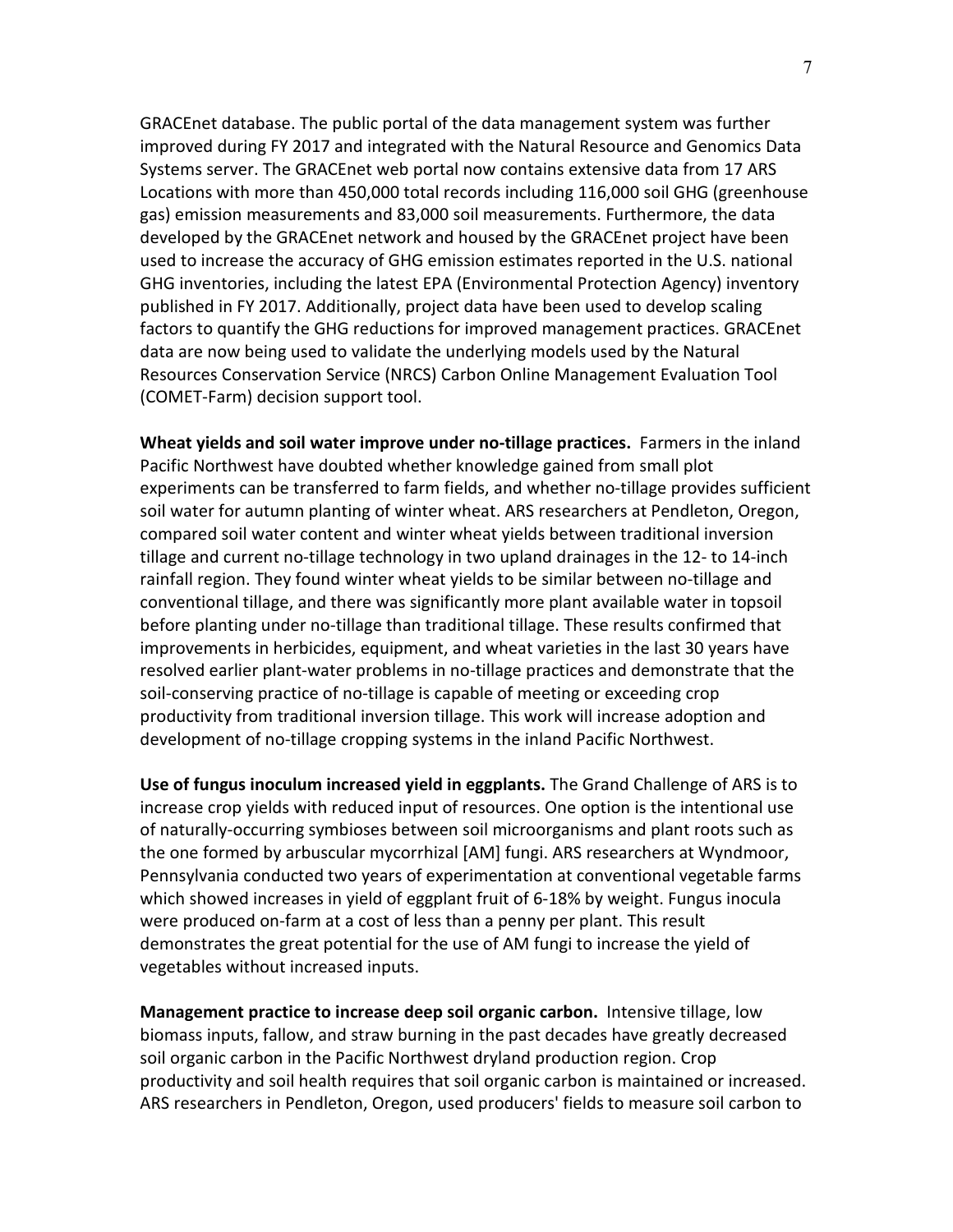60 inch depth during the early 1980s and again in the early 2000s. Winter wheat with peas increased deep soil organic carbon the most, followed by the conservation reserve program and winter wheat with reduced tillage. These results will encourage the development and adoption of deep-rooted legumes, such as peas in the rotation, reducing tillage and reducing fallow for sustainable wheat production.

**Evaluation of molecular assay for a rapid detection of Salmonella in beef cattle.** Food animal production environment presents a complex challenge for the persistence of foodborne pathogens such as Salmonella. Cattle are asymptomatic carriers of Salmonella continuously shedding bacteria into the environment resulting in hide contamination which can subsequently lead to carcass contamination posing a significant food safety risk. In collaboration with ARS scientists in Clay Center, Nebraska, scientists from a commercial manufacturer, and an ARS scientist in Bowling Green, Kentucky conducted a study to evaluate an automated detection assay for the detection and quantification of Salmonella from rectoanal mucosal swabs (RAMS) collected from beef cattle. When tested on enriched RAMS samples, this method was 100% sensitive and specific for the detection of Salmonella. When used on RAMS samples without enrichment it showed 67% sensitivity and 100% specificity compared to a culture method. This method provided a rapid and reliable procedure for the detection and quantification of Salmonella from RAMS in feedlot cattle, reducing time to result by 3 days, reducing labor and supply cost, with the potential for improvement of the safety of beef supply, through early detection.

#### **Reduced nitrogen loss, increased soil carbon and crop yields by crop diversification.**

Improving crop production practices will increase producer profit and minimize any negative off-farm impacts. Diversification of crop rotations is a fundamental tactic that can produce substantial producer and societal benefits. Using long-term research plots established in the northern Corn Belt, ARS researchers at Brookings, South Dakota evaluated a two-year conventional corn-soybean rotation in comparison to a four-year corn-field peas-winter wheat-corn rotation. Both cropping rotations were conducted under no-till conditions. Compared to the two-year rotation, the four-year rotation increased soybean yield by 22%, decreased by 24% the loss of nitrogen through atmospheric emissions of nitrous oxide, and increased the rate and depth of soil organic carbon accumulation. Results demonstrate that crop production systems can be adjusted to achieve higher yields and retain more nutrients and carbon in soil compared to existing practices. It is critical to have demonstrated solutions that apply to regionally-specific conditions and management practices so that producers can respond to market and policy influences. Improving the efficiency of cropping systems improves producer profitability, reduces soil loss and degradation, and supports public interests by improving water and air quality.

**myPhyloDB — a cutting-edge tool to aid the standardization, normalization, and technology transfer of metagenomics data.** The advent of next-generation sequencing has led to a dramatic increase in analysis of genetic material for microbial populations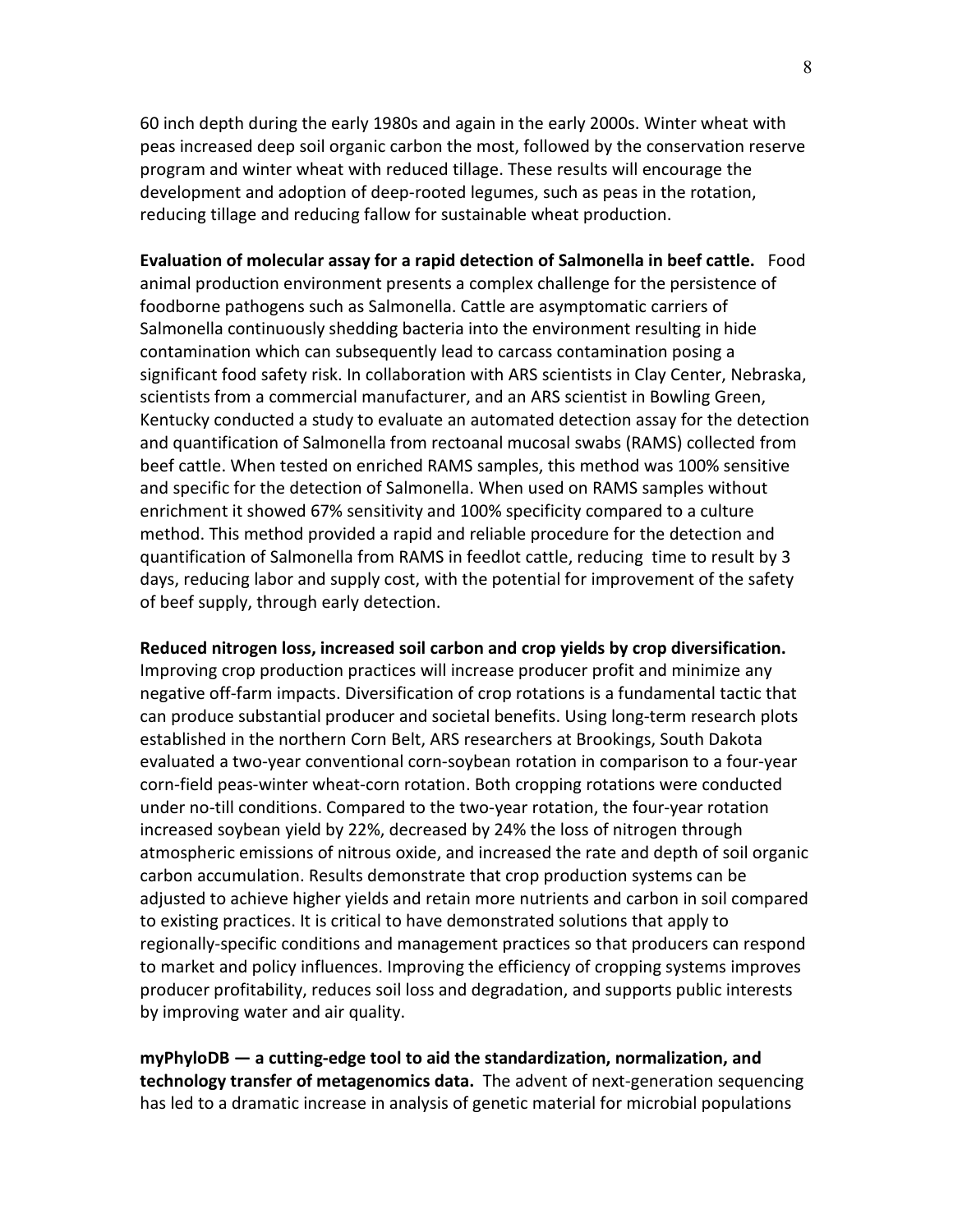from a variety of sources (e.g., soil, human, animal). However, current analysis platforms do not allow for the convenient storage or standardization necessary for efficient technology transfer and cross-study analyses. An ARS researcher in Fort Collins, Colorado developed myPhyloDB to fill the need for a database that includes soil biology and soil biology responses to management. This new web-based tool is a significant accomplishment that provides an easy-to-use graphical interface and adds new functionality to the DNA sequence processing capabilities of Mothur – the most widely cited bioinformatics program (4000+ citations). The first version of myPhyloDB has been downloaded or distributed via CD-ROM to more than 100 different research groups, from fields ranging from soil microbial ecology to human health and nutrition to help them resolve scientific problems. The web-based site has had 1,616 visitors from at least 73 countries.

**DayCent model testing and application.** A unique accomplishment of this study was to use the model to simulate changes in soil carbon under different management practices using field data from long term (more than 80 years) conventional till wheat/fallow plots in Oregon. The model was capable of representing the observed large losses of soil carbon for plots that received no fertilizer or where residue was burned, moderate carbon losses in plots that were amended with synthetic fertilizer or pea vine residue, and carbon gains for plots fertilized with cattle manure. The model also correctly represented the observed higher yields of plots that received fertilizer compared to plots that were not fertilized. The model then was used to predict future changes in soil carbon up to the year 2080. Model results suggest the plots that were losing carbon would continue to do so under conventional tillage, but the rate of loss should decrease as soil carbon levels approach a new equilibrium. For the manure plots that were gaining carbon, the model predicts that additional carbon gains would be minimal and a new equilibrium would be reached in about the year 2020. In contrast, if the plots were converted to no till, the model predicts small to moderate C gains, depending on residue management, for plots that were amended with fertilizer, pea vine, or manure, and minimal gains for the zero-fertilizer treatment. The model will be a valuable tool to recommend management practices that increase carbon sequestration in this region of the USA.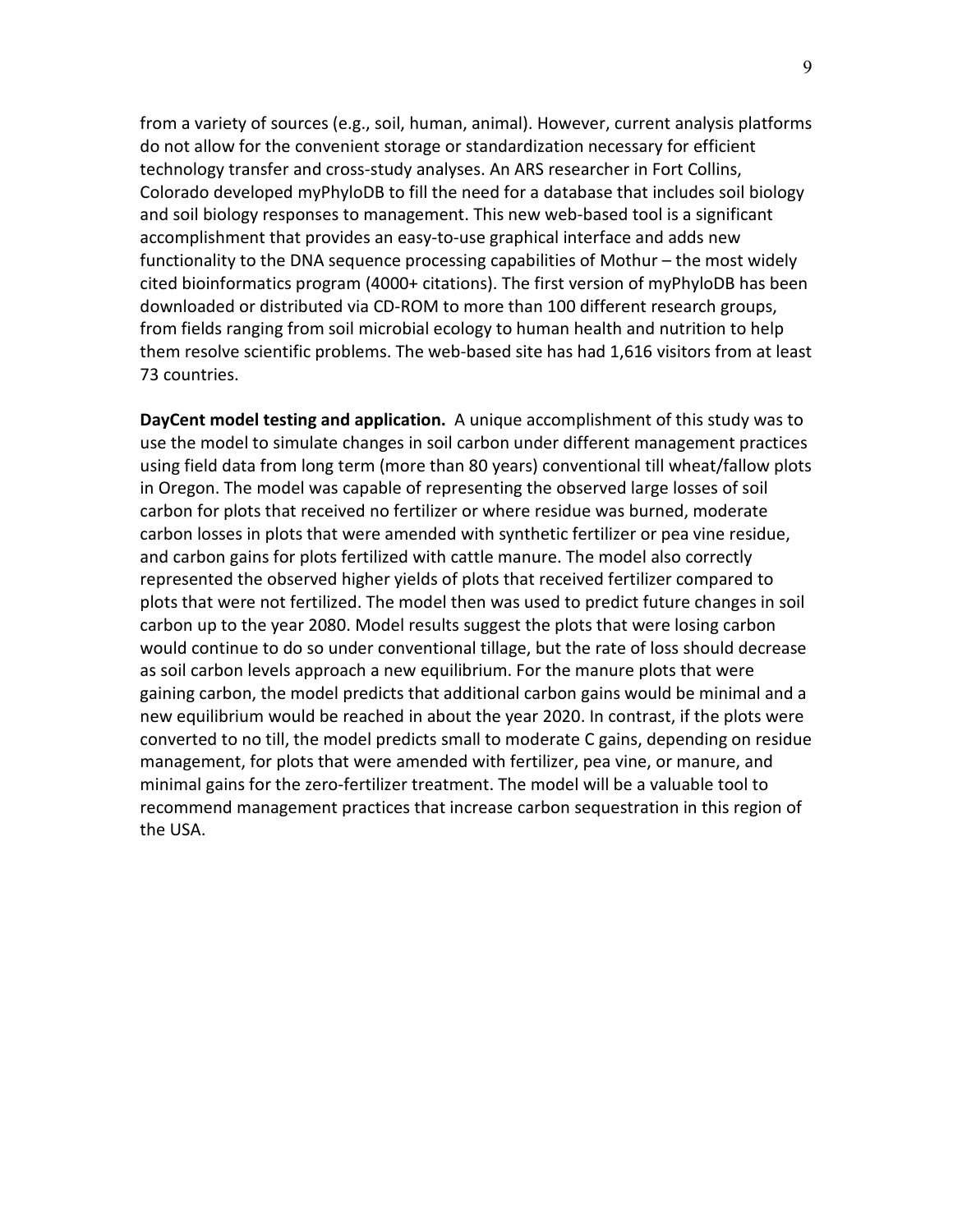#### **Managing nutrients in agroecosystems**

The second component of the Soil and Air National Program Action Plan focuses on research and development to enable agricultural producers to optimize nutrient use in their agroecosystems. The development of such best nutrient management practices will lead ensure that producers can use optimal soil nutrient levels to meet the requirements of crops and forages. These management practices furthermore enable good economic returns, higher sustainable yields, lower environmental impacts, and increase the sustainability of their operation's ecosystem services. Optimizing nitrogen and phosphorous inputs through efficient management practices is a critical component to balance increasing economic returns for land managers while at the same time, reducing agricultural pollutants in watersheds. Achieving this optimization requires more information about nutrient inputs and cycling from manures, composts, agricultural byproducts, cover crops, and other nutrient sources. Data from long- term nutrient management studies that incorporate crop varieties for a wide range of soil types and environments is essential. The efforts of the Soil and Air scientists focusing on these efforts will enable agricultural producers to optimize their use of nutrients, save money, and lower losses of expensive fertilizers to the environment.

#### **Selected Accomplishments**

**Nitrogen captured from a farming operations ammonia scrubber was as good as or better than commercial nitrogen fertilizer.** One of the biggest environmental problems associated with the poultry industry is ammonia emissions from poultry houses, which cause air and water pollution. Scientists at Fayetteville, Arkansas, have developed the ARS Air Scrubber, which captures ammonia and dust emitted from poultry houses. This year we found that when tall fescue plots were fertilized with scrubber solutions containing nitrogen captured from poultry house emissions using alum, potassium bisulfate, sodium bisulfate, or sulfuric acid, the yields were equal to or greater than ammonium nitrate fertilizer applications at the same rate of nitrogen (100 pounds per acre). The potential impact of this research is enormous, since in Arkansas alone over 100 million pounds of ammonia are emitted each year from poultry houses which could be captured and used as fertilizer.

**A patented method of using microbial inoculants to reduce nitrous oxide (N2O) emissions associated with nitrogen (N) fertilizer application.** ARS researchers at Auburn, Alabama, have identified microbial inoculants that can improve plant production and improve plant nutrient efficiency. Of particular interest is the development of a microbial inoculants that will also reduce N2O losses form fertilizer nitrogen use. The loss of  $N_2O$  is of particular concern not only because of the loss of N so that plants cannot use it, but also due to its potential to contribute to global warming. Over the past few decades,  $N_2O$  emissions have increased worldwide due to several factors, including increases in cultivated crop area, excessive applications of N fertilizers,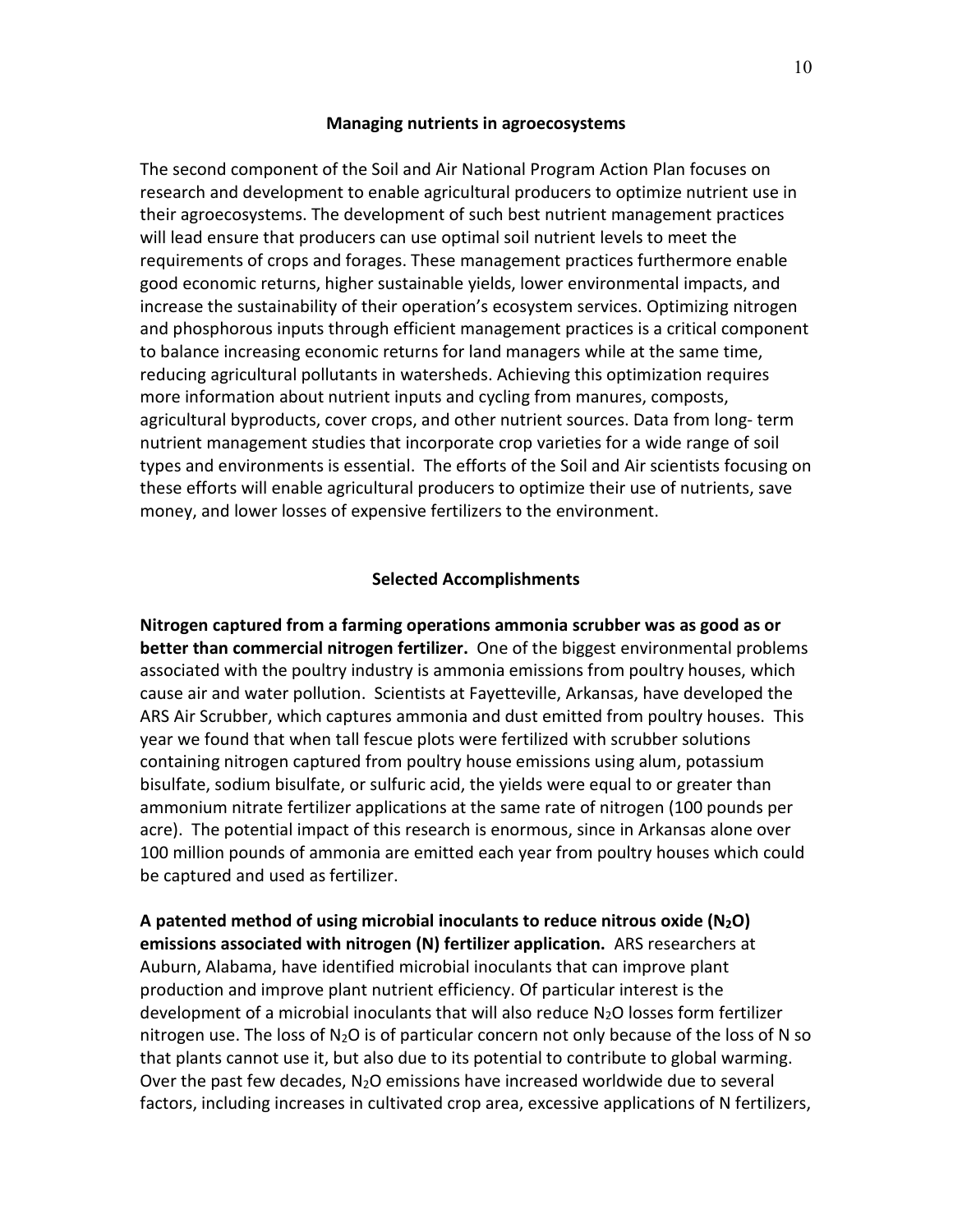and livestock production. But losses of  $N_2O$  from fertilizer is considered to be the largest contributor to global warming from agriculture as a whole. Ongoing research led to the discovery that specific soil microorganisms applied with the correct fertilizer can reduce N2O emissions, which was the bases of the patent. As a result, new management tools were developed to reduce  $N_2O$  emissions from production agriculture.

### **Greenhouse gas emissions from manure more accurately and quickly measured.**

Nitrous oxide is a greenhouse gas emitted from cattle manure and soils. Nitrous oxide emissions have traditionally been measured using chambers that cover the emitting surface and rely on several gas samples collected over a 30 to 60 minute period. However such methods provide poor time resolution, thus, ARS scientists from Bushland, Texas, and Texas A&M AgriLife Research, Amarillo, Texas, developed an improved method that relies on a real-time, continuous nitrous oxide analyzer to accurately quantify nitrous oxide emissions from manure and soil in only 60 seconds. The improved method resulted in faster and more accurate measurement of greenhouse gas emissions from manure that revealed new dynamics in nitrous oxide emissions.

**Tile drainage and delayed fertilizer application reduce nitrous oxide fluxes.** Nitrous oxide has increased in concentration in the atmosphere by more than 20% since 1750, due largely to the application of fertilizers and manures. To date, no studies have evaluated nitrous oxide emissions under different combinations of fertilizer application timing and soil drainage conditions for corn. In this study, ARS scientists in St. Paul, Minnesota collaborated with University of Minnesota faculty on a two-year field experiment that compared nitrous oxide emissions following single, pre-plant fertilizer application versus a double, split fertilizer application with and without tile drainage. The split application also used microbial inhibitors designed to reduce microbial transformations of applied nitrogen. Averaged across years, the undrained soil emitted 1.8 times more nitrous oxide than the tile drained soil, and the double, split application emitted 26% less nitrous oxide than the single, pre-plant application with no grain yield differences. These results provide scientists and land managers with potential strategies for reducing losses of nitrous oxide emissions from fertilized soils.

**Crop diversity: a recipe for productive and sustainable agriculture.** Highly specialized cash-grain production systems based upon corn-soybean rotations under tilled soil management are common in the northwestern U.S. Corn Belt. This rotation is expensive to maintain in terms of agricultural inputs needed such as pesticides and fertilizer cost. A long-term study, initiated in 1997 by ARS researchers at Brookings, South Dakota, was conducted to determine if diversification of this ubiquitous corn-soybean rotation would affect soil characteristics and crop productivity under no-till soil management. They determined the effects of a 2-year rotation (corn-soybean), 3-year rotation (cornsoybean-spring wheat), and 5-year rotation (corn-soybean-oat/pea hay-alfalfa-alfalfa) on soil bulk density, soil carbon sequestration, and residual soil nitrate-N as well as on corn and soybean yield productivity and seed protein. They found that diversification of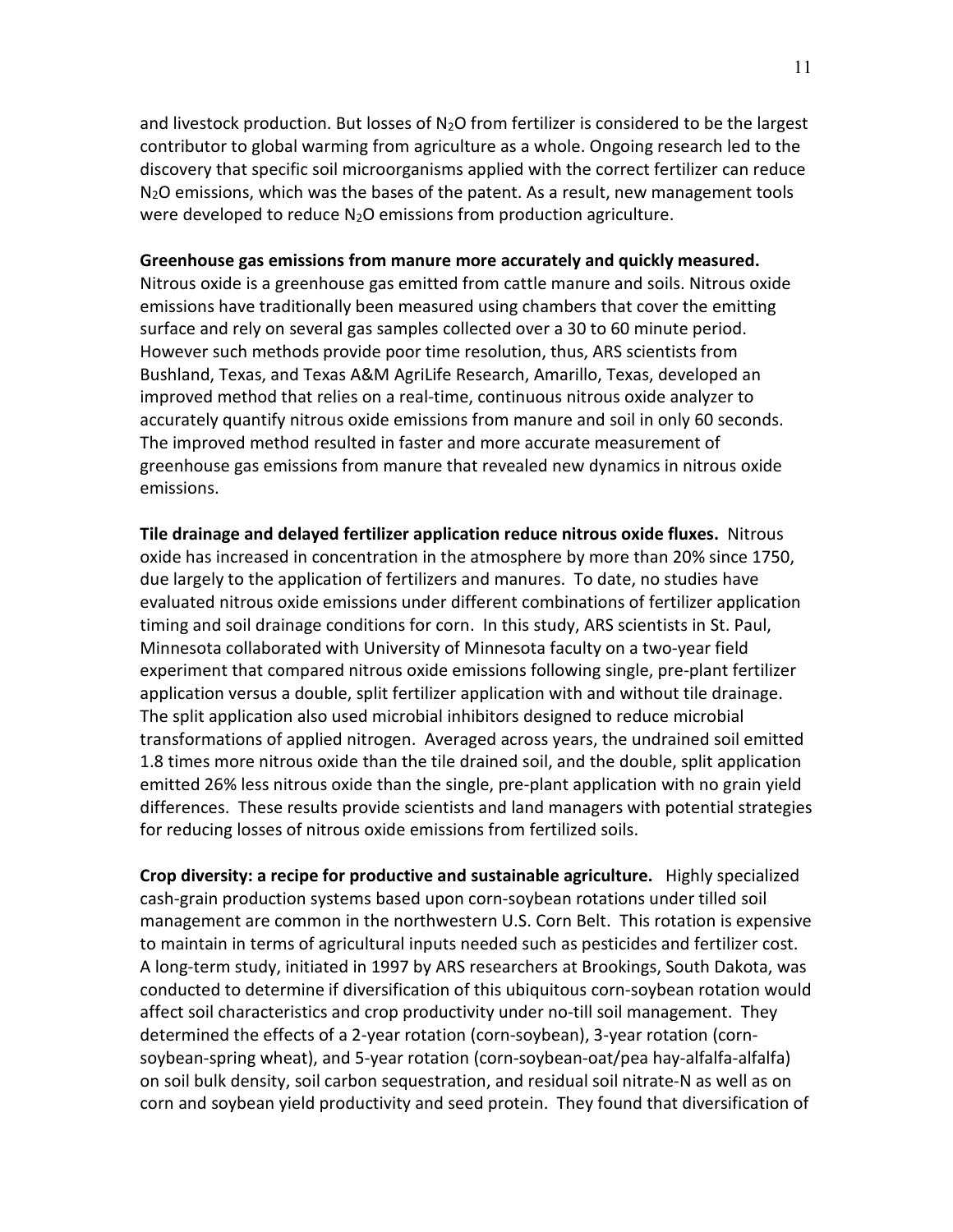the corn-soybean rotation with oat/pea and alfalfa hay made soils less dense, increased soil carbon, increased soil nitrogen available to corn and soybean phases, and increased corn and soybean grain yield as well as seed protein. In contrast, diversification with wheat only increased corn and soybean grain yield. Findings were communicated to producers, crop consultants and scientist through various outreach activities. These data elucidate the complex relationships between soil attributes, crop rotations, and crop yield that help provide a basis for improving the productivity and sustainability of agricultural systems to meet the demand for increased productivity while maintaining or improving the soil resource.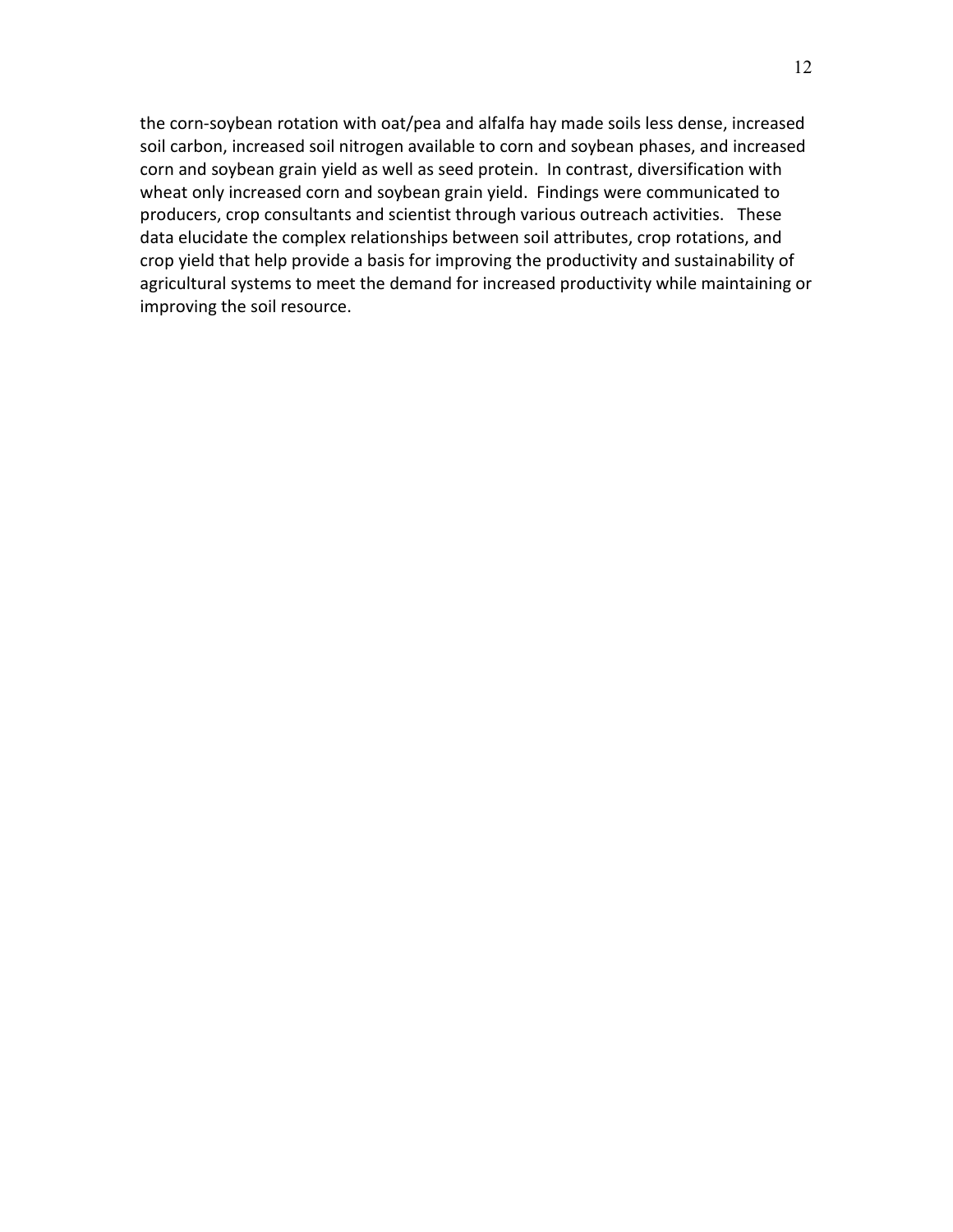### **Reducing environmental risk of agricultural operations**

The third component of the Soil and Air National Program Action Plan focuses on research that evaluates approaches to lower environmental risks that may arise from agriculture. One of the most commonly thought of risks that agriculture is thought to pose arises from chemicals that are used in agriculture (e.g., fertilizers or pesticides) that migrate off-site and have undesirable consequences to surrounding environments. The potential loss of such contaminants from agricultural landscapes to the surrounding environment can pose potential risks to plant, animal, and human health. These contaminants include agrochemicals; gases; odorants; volatile organic compounds (VOCs) and other airborne contaminants (e.g., particulates of less than 10μm [PM10]); pharmaceutically active compounds (PACs); and even pathogens, antibiotic-resistant bacteria, antibiotic-resistance genes, heavy metals, and other contaminants. Not only is off-site transport of high concern, but the generation, transport, and loss of these constituents and other materials of concern may be exacerbated by changing weather patterns attributed to climate change. Therefore, there is a critical need to conduct research that will help reduce these potentially hazardous contaminants in agricultural systems – which is the focus of this component of research.

### **Selected Accomplishments**

**Recovery of ammonia and production of high-grade phosphates from animal and municipal effluents.** New processes and technologies to recover and re-use nutrients from wastes are desirable to close the nutrient cycle in modern human society and address future scarcity of non-renewable nutrients and fossil-based fertilizers. Therefore, conservation and recovery of nitrogen (N) and phosphorus (P) from wastes are important because of economic and environmental reasons. ARS researchers at Florence, South Carolina, have developed a new technology that allows separation and recovery of both ammonia and phosphorus from liquid effluents. A U.S. patent application was filed in 2016 (USDA Docket 83.15). The new technology uses gaspermeable membranes at low pressure that are submerged in the manure liquid. The technology can recover 98% of the N. The process was further improved with little aeration that reduced costs by 70%. The low-rate aeration replaced alkali chemicals that were needed to raise the pH for optimum nitrogen recovery. An additional breakthrough came when the N process was combined with P recovery. Since ammonia and carbonates were taken out, the combined process produced phosphorus biominerals containing a very-high phosphate grade (46%), similar to commercial fertilizer favored by the fertilizer industry. The process provided 100% P recovery efficiencies. This technology has applications for anaerobic digester effluents in swine operations, dairies and municipalities. The potential value of recovered P and N from implementation of nutrient recovery technology in dairy farms is about 1.3 billion dollars. The invention provides a more competitive technology for nutrient recovery from the side-stream effluent of municipal plants that contains high P and N concentration. Users are entrepreneurs, livestock producers, municipalities,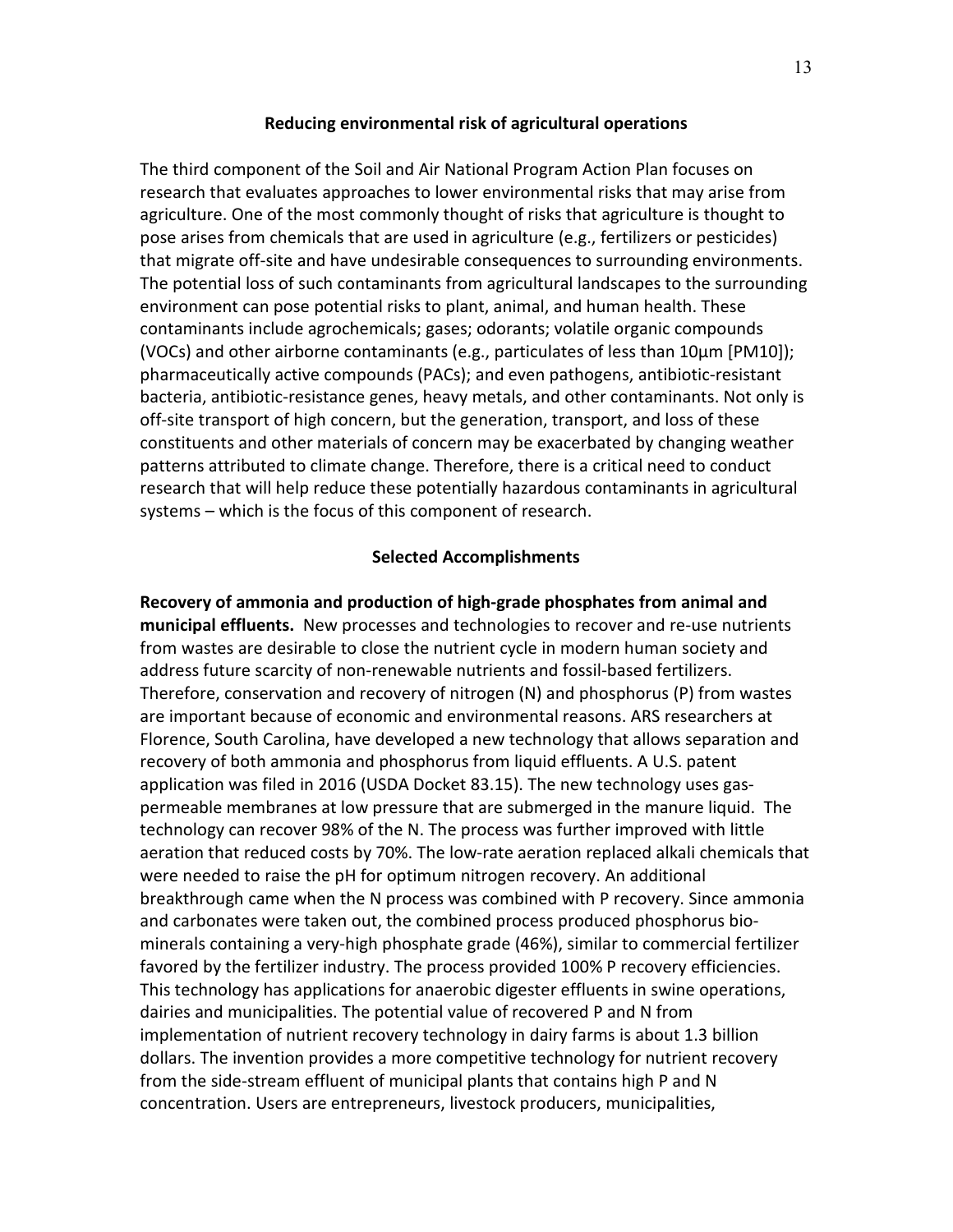industrialists, extension practitioners and other scientists interested in manure nutrient recovery technologies.

**No-tillage reduces particulate emissions in the Inland Pacific Northwest.** Wind erosion from the traditional tillage-based winter wheat–summer fallow dryland cropping system adversely affects air quality in the Inland Pacific Northwest United States. No-tillage systems have the potential to reduce the risk of wind erosion. ARS scientists from Pullman, Washington, measured wind erosion from tillage-based winter wheat-summer fallow and no-tillage spring cereal cropping systems near Ralston, Washington. Although not yet economically viable, no-tillage systems reduced wind erosion and particulate emissions by as much as ninety percent in this environmentally sensitive agricultural region.

**Quantification of Escherichia coli O157 in environmental samples.** An improved approach for quantifying low concentrations of the pathogen E. coli O157 in environmental samples was evaluated by an ARS scientist in Riverside, California. The specificity and detection limit of E. coli O157 in inoculated samples of fresh produce, soil, and water was determined. The assay was further applied to swine, dairy, beef, and poultry manure, and wastewater effluent collected from a dairy wetland over a twelvemonth period. The assay quantified E. coli O157 with concentrations below 100 cells per gram of soil or manure. The accuracy of this assay will enable the quantification of low cell numbers of E. coli O157 in environmental samples, providing a valuable tool to growers and researchers to protect humans from E. coli O157 contamination.

**Lower ammonia and odor emissions through diet formulation.** Livestock production is the main source of ammonia ( $NH<sub>3</sub>$ ) in the environment and limiting nitrogen into the system will reduce the emissions of  $NH<sub>3</sub>$ . Lowering the crude protein (CP) content of animal diets has the potential to lower  $NH<sub>3</sub>$  emissions. A swine feeding trial in Ames, Iowa was conducted to test this hypothesis with amino acid supplements replacing CP levels. Data from this study showed that  $NH<sub>3</sub>$  and odor emissions were both reduced by 9.6% and 5% for each percent reduction of CP in the diet. The source of protein in the diet also impacted emissions of both ammonia and odor. Animal diet reformulations with crystalline amino acids have the potential to lower emissions thereby reducing the environmental footprint of swine facilities.

**Biochar increases soil organic carbon but not always crop yield.** Biochar can remediate degraded soils and maintain or improve soil health, but predictable effects on soil properties and crop productivity are unknown. A collaboration between Iowa State University and ARS researchers at six different locations across the U.S. showed that a fast-pyrolysis, hardwood biochar increased soil organic carbon content by 48% in the top six inches of soil across a broad range of temperate soils. However, crop yield responses to biochar should only be expected when specific soil quality problems limit productivity such as limited water or nutrient retention capacity. This research suggests that biochars could be a more effective soil amendment if they were produced to have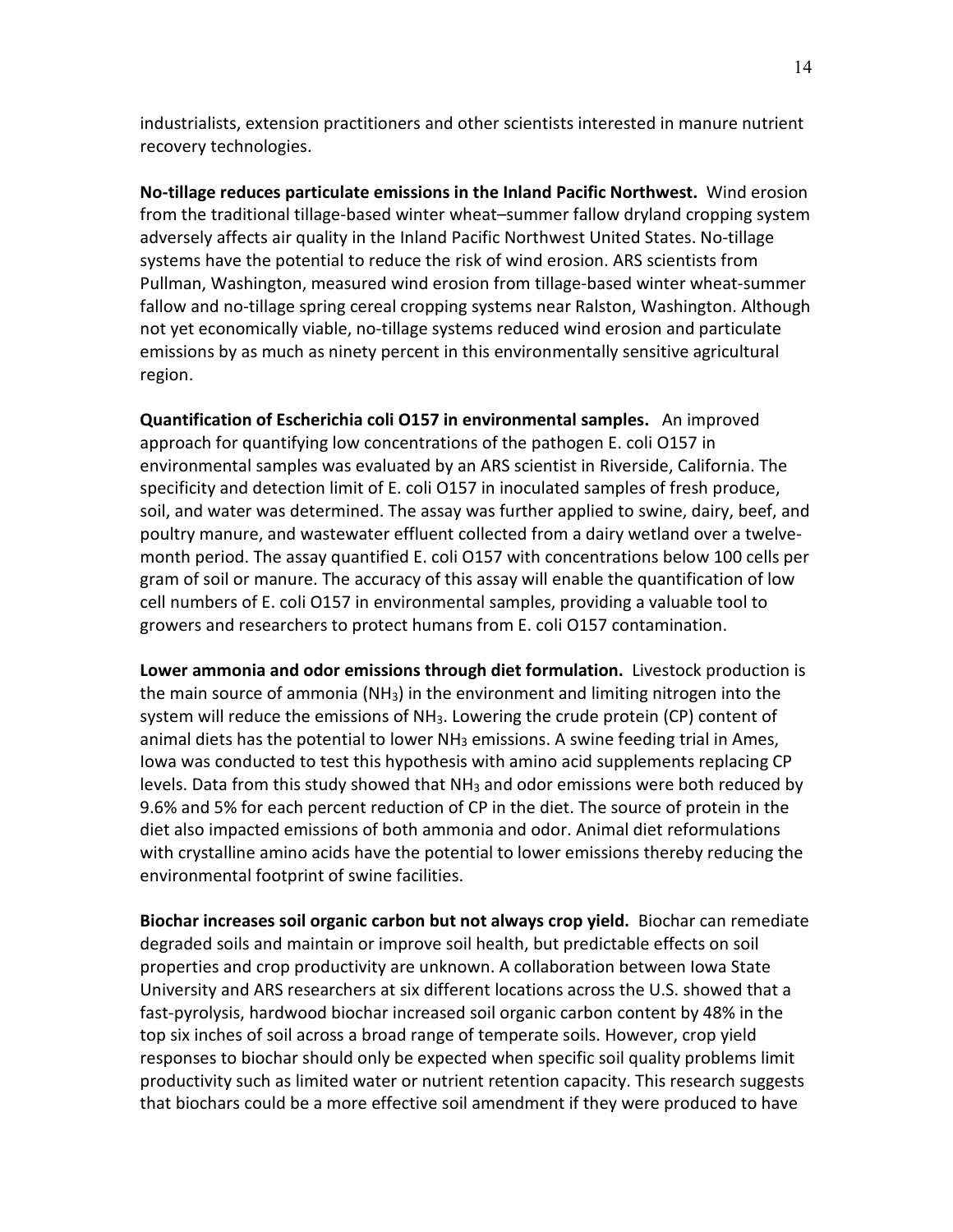specific chemical and physical properties to address specific soil problems in addition to storing atmospheric carbon in agricultural soils.

**Optimizing manure anaerobic digestion for pathogen control.** Anaerobic digestion of manure is used on dairy farms to produce energy. The process also can destroy zoonotic pathogens that infect both livestock and humans. Digestion is often paired with manure separation on large dairy farms where separated solids are used as cattle bedding. The extent of pathogen destruction in digesters is not well-characterized, and the distribution of pathogens in solid and liquid fractions of separated manure is not known. ARS researchers in Marshfield, Wisconsin studied seven manure digesters with separators and determined that pathogen destruction is suboptimal and highly variable among farms and seasons. Surviving pathogens ultimately end up in the liquid fraction of separated manure, which can result in human exposure during land-application. This research shows livestock producers that they must optimize the performance of their digesters to maximize public health benefits. Fortunately, optimization also is likely to improve biogas yields during digestion, which in turn improves the economic viability of digesters.

**Response of a southeastern pasture system to elevated CO<sub>2</sub> evaluated.** Although much is known about plant responses to rising atmospheric  $CO<sub>2</sub>$  levels, how pasture systems in the southeastern U.S. will respond to predicted future atmospheric  $CO<sub>2</sub>$ concentrations remains unstudied. Researchers at the National Soil Dynamics Laboratory, Auburn, Alabama, determined above- and belowground biomass in a bahiagrass pasture exposed to ambient or elevated  $CO<sub>2</sub>$  and either managed (with nitrogen (N) addition) or unmanaged (no N addition) for 10 years. Soil water, carbon and nitrogen have also been determined in this study. To date, results show that plant biomass only shows a positive response to elevated  $CO<sub>2</sub>$  when nitrogen is added. Data from this study will add to the understanding of plant responses to rising atmospheric CO2 which will be useful for modelers and policy-makers. Results will also be of use to producers and may indicate a need to shift from unmanaged to managed systems to take advantage of the rising level of atmospheric  $CO<sub>2</sub>$  for increased productivity and profitability.

#### **Improved methane emission estimates from dairy lagoons in the Western U.S.**

Methane generation from dairy liquid storage systems is a major source of agricultural greenhouse gas emissions; however, there has been little on-farm research conducted to estimate these emissions. ARS researchers in Kimberly, Idaho, measured methane emissions on six dairy farms and determined that emissions from dairy lagoons varied seasonally and were heavily dependent on the volatile solids, total nitrogen, and pH in the lagoon in addition to air temperature and wind speed. Annual methane emissions measured on these farms were twice as much as those estimated using the current Environmental Protection Agency methodologies. An alternative estimation methodology that used a volatile solids degradation factor provided better estimates of methane emissions from dairy lagoons. The improved methodology will provide more